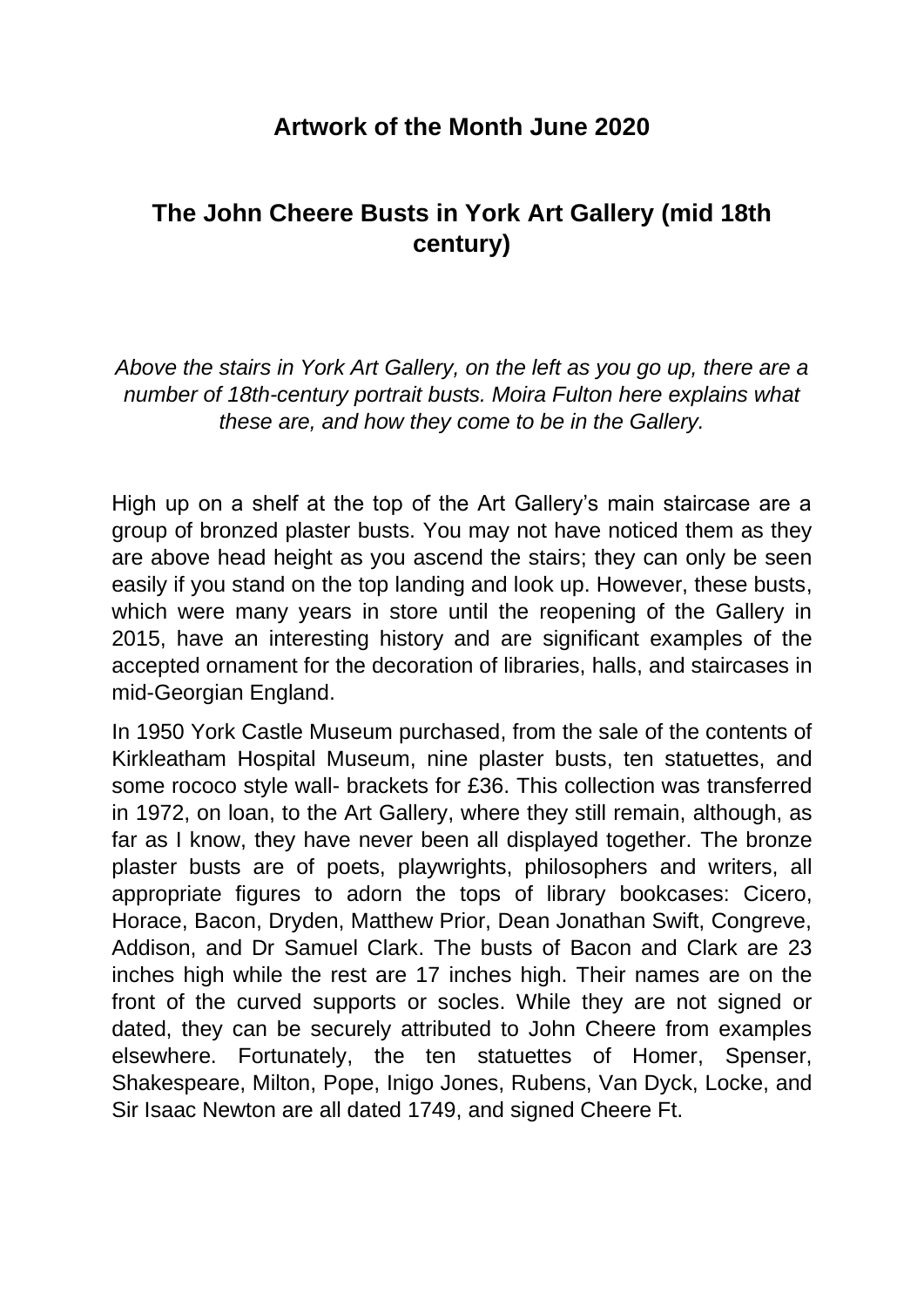

William Congreve (1670- 1729) **State 19 and State 19th Congreve (1670- 1729)** John Dryden (1631-1700)



This remarkable collection of bronzed plaster busts and statuettes is important, because, though it is known that John Cheere (1709-1787) produced such sets in large quantities, this one in York Art Gallery is the largest documented set to survive. It was presented in 1749 by Chomley Turner (1685-1757) to the Free Library and Public Museum he had founded in 1738, in the former Kirkleatham Free School. The School had been built in 1709 by Chomley Turner in accordance with the will of his great-uncle, Sir William Turner (1615-1692), but had ceased to function as a school by 1738. The school was later revived, and in 1869 reopened in Redcar as Sir William Turner Grammar School. The fine, early eighteenth-century building of Kirkleatham Free School had a variety of uses in the nineteenth century, finally becoming a private house. It was bought by Cleveland County Council in 1978, which in 1981 opened it as a local history museum, thus reviving, after over 200 years, Chomley Turner's original intentions. His public museum and free library, the second earliest in Yorkshire, attracted many visitors and donations in the eighteenth century. In 1781 the contents of the museum and library were moved from the Free School to the upper rooms in the nearby Sir William Turner Hospital. This had been founded as alms houses for ten poor men and ten poor women in 1676 by Sir William Turner, a native of Kirkleatham, who had become a wealthy London merchant and Lord Mayor of London. The Museum and Library continued to be housed in the Hospital until, in 1949 and 1950, the entire contents of both were sold by auction. The John Cheere busts and statuettes were part of an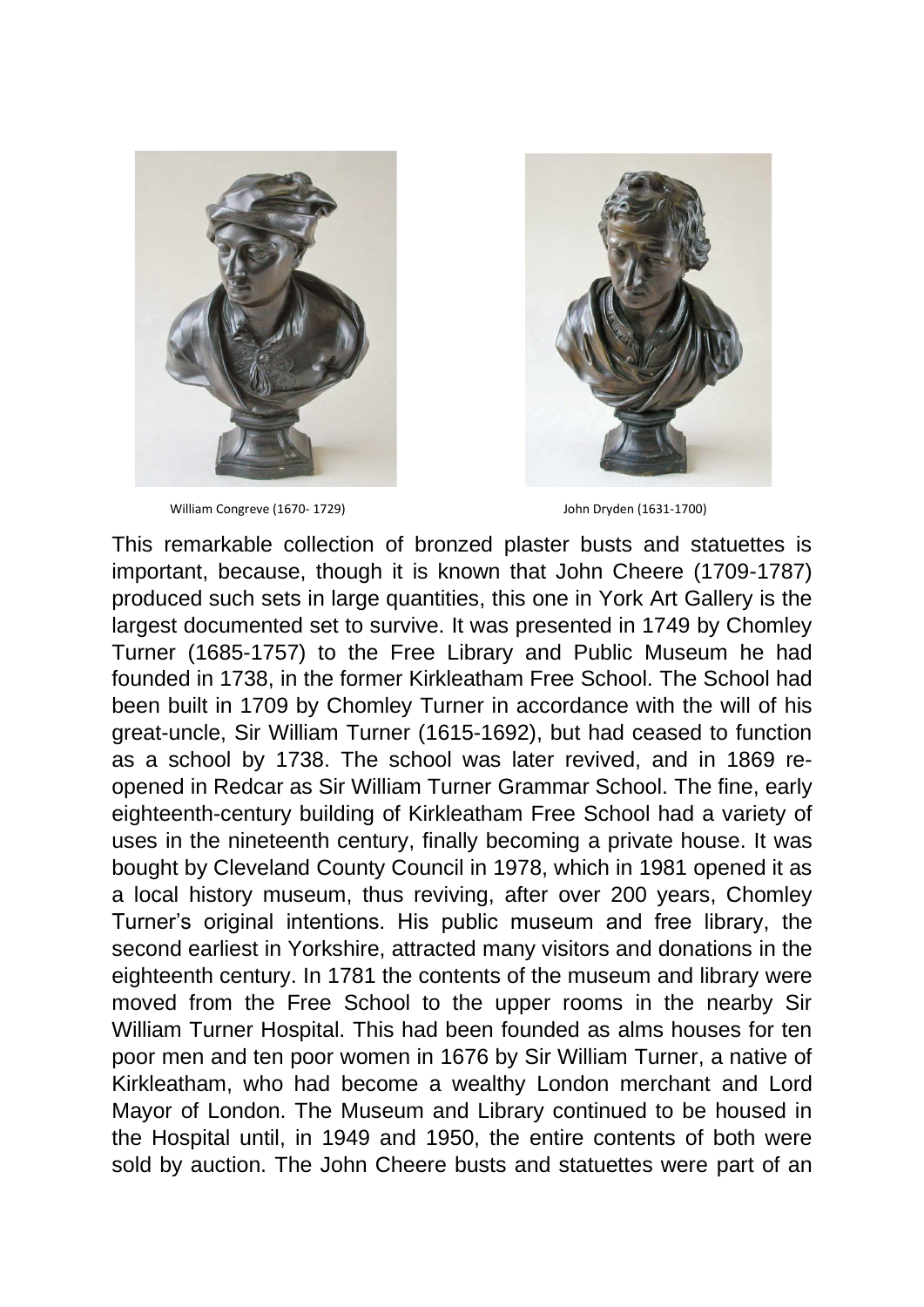eclectic assemblage of objects, including three crocodiles and the deathmask of Oliver Cromwell, purchased by the Castle Museum in 1950.





Joseph Addison (1672-1719) Sir Francis Bacon (1561-1629)

John Cheere is probably now less well known than his elder brother, the sculptor, Sir Henry Cheere (1703-1781). From 1737, John had a workshop at Hyde Park Corner, where he produced not only a wide range of plaster busts and figures, but also lead garden statues, all of very high quality. In the eighteenth-century plaster and lead figures were not considered merely cheap substitutes, but were regarded as acceptable alternatives to statues and busts in stone, marble, and bronze. Although many of the lead statues were copies of iconic classical figures, John Cheere was capable of producing original designs to suit the tastes of his clients or, as in the case of an enormous export order of 57 statues to the court of Portugal in 1756, modifying the nudity of the figures. By the 1740s Cheere was well known as the pre-eminent supplier of lead and plaster statues and busts, and Chomley Turner would certainly be aware of his work. Turner probably commissioned from Cheere the two lead statues of an elderly man and woman that are on the façade of Sir William Turner Hospital in Kirkleatham, which he had refurbished in the 1740s. Plaster portrait busts, which were sold for two guineas each, were a popular choice for display in libraries, where, placed high on the top of book cases, they would appear to be made of either bronze or marble. In 1749 the Fellows of All Souls, Oxford commissioned from Cheere 24 portrait busts of eminent Fellows for the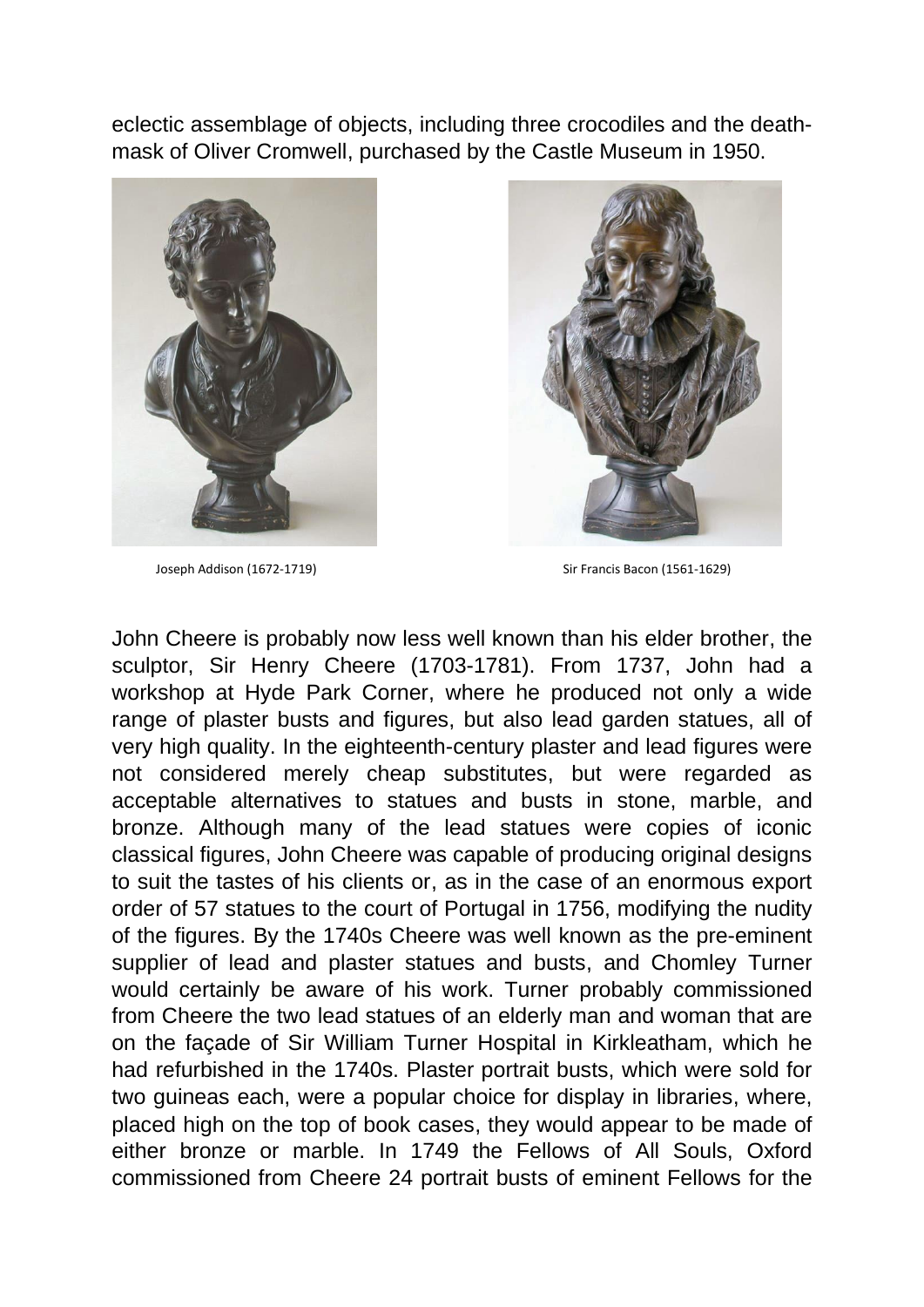Codrington Library. Another fashionable use of busts was to adorn staircases as part of the rococo stucco decoration. John Carr purchased busts of Shakespeare and Newton by Cheere in 1762 for the staircase of Fairfax House.

Because of the present lock-down, I have been unable to check which of the nine Kirkleatham portrait busts are actually on display in the Gallery, but, for symmetry, they will probably have been chosen from the seven smaller busts. Some of these busts were based on the work of contemporary sculptors, such as Peter Scheemakers (1691-1781), Michael Rysbrack (1694-1770), and Louis François Roubiliac (1695- 1762); others were probably original creations by Cheere, based on engravings. The bust of Matthew Prior (1664-1721), poet and diplomat, derives from the marble bust by the French sculptor, Antoine Coysevox, which is on Rysbrack's 1723 funerary monument to Prior in Westminster Abbey. The busts of Bacon and Dryden are loosely based on busts by Peter Scheemakers, while the very youthful looking one of Addison imitates an engraving by George Vertue of a painting by Kneller. The busts of Cicero and Horace were taken from casts of antique originals, probably brought back from Rome. The origin of the designs for the busts of Swift, Congreve, and Clark is uncertain. In the 1780s the Cheere bust of Congreve was copied by Wedgwood in black basalt, as were some of the other busts, though the rococo style base or socle was replaced by a more classical design.

The unique collection of the ten very finely modelled statuettes by Cheere will have to await discussion until the time when they are rescued from storage and put back on display in the Gallery. In 1984, the bust of Prior, the statuette of Pope and 2 brackets from the Kirkleatham collection were considered sufficiently important to be included in the exhibition at the V & A, 'Rococo: Art & Design in Hogarth's England'. Sadly, it is unlikely they will be on show again, as today plaster busts and statuettes are deeply unfashionable and are regarded as inferior mass-produced objects. However, as significant examples of the English rococo style, they are without doubt worthy of serious consideration.

## **Moira Fulton**

June 2020